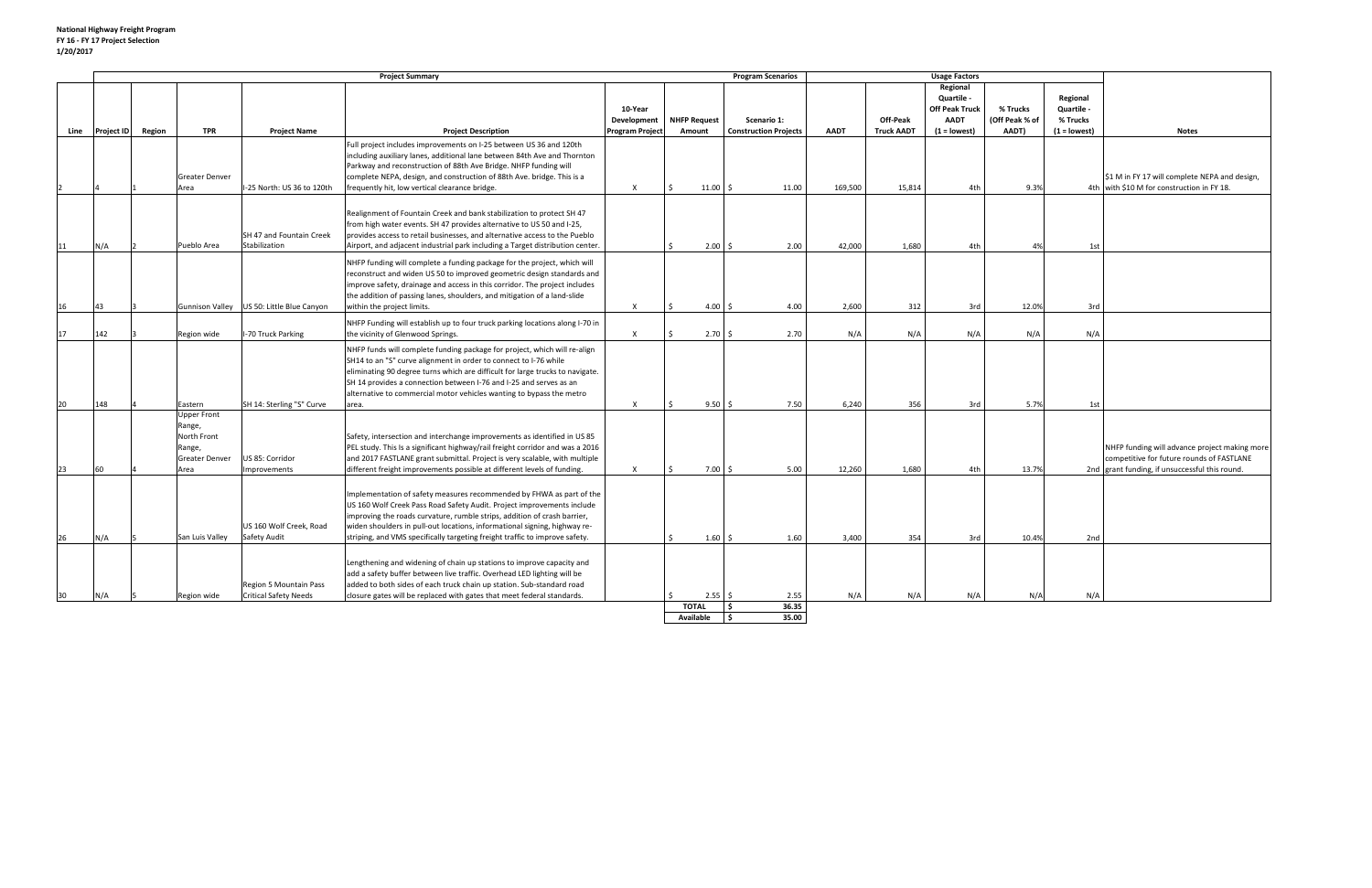|      |                   | <b>Project Summary</b>                                                          |                                                                                  |                                                                                                                                                                                                                                                                                                                                                                                                                                                                                                                                         |                                                  |                                     | <b>Program Scenarios</b>               | <b>Usage Factors</b> |                               |                                                                                  |                                     |                                                      |                                                                                                                                                                                                                                                                            |
|------|-------------------|---------------------------------------------------------------------------------|----------------------------------------------------------------------------------|-----------------------------------------------------------------------------------------------------------------------------------------------------------------------------------------------------------------------------------------------------------------------------------------------------------------------------------------------------------------------------------------------------------------------------------------------------------------------------------------------------------------------------------------|--------------------------------------------------|-------------------------------------|----------------------------------------|----------------------|-------------------------------|----------------------------------------------------------------------------------|-------------------------------------|------------------------------------------------------|----------------------------------------------------------------------------------------------------------------------------------------------------------------------------------------------------------------------------------------------------------------------------|
| Line | Project ID Region | <b>TPR</b>                                                                      |                                                                                  | <b>Project Description</b>                                                                                                                                                                                                                                                                                                                                                                                                                                                                                                              | 10-Year<br>Development<br><b>Program Project</b> | <b>NHFP Request</b><br>Amount       | Scenario 2:<br><b>Advance Projects</b> | <b>AADT</b>          | Off-Peak<br><b>Truck AADT</b> | Regional<br>Quartile -<br><b>Off Peak Truck</b><br><b>AADT</b><br>$(1 =$ lowest) | % Trucks<br>(Off Peak % of<br>AADT) | Regional<br>Quartile -<br>% Trucks<br>$(1 = lowest)$ | <b>Notes</b>                                                                                                                                                                                                                                                               |
|      |                   |                                                                                 | <b>Project Name</b>                                                              |                                                                                                                                                                                                                                                                                                                                                                                                                                                                                                                                         |                                                  |                                     |                                        |                      |                               |                                                                                  |                                     |                                                      |                                                                                                                                                                                                                                                                            |
|      |                   | <b>Greater Denver</b><br>Area                                                   | -25: Valley Highway Phase<br>3.0: Santa Fe to Bronco Arch<br>(including bridges) | Full Phase 3.0 project includes replacement of bridges and interchanges<br>and roadway widening. NHFP funding will add NEPA and design for the<br>23rd and Speer bridges to an upcoming Planning and Environmental<br>Linkages (PEL) study. These are low vertical clearance bridges which serve<br>as a significant impediment to freight movement and are frequently hit.                                                                                                                                                             | X                                                | $2.00 \, \text{S}$                  | 2.00                                   | 222,384              | 13,299                        | 4th                                                                              | 5.98%                               |                                                      | NHFP funding would advance bridge project so<br>that it could be considered for future rounds of<br>3rd FASTLANE grant funding for construction phase.                                                                                                                     |
|      | 15                | <b>Greater Denver</b><br>Area                                                   | Ave. Interchange                                                                 | Full project includes reconstruction of the interchange at I-270 and<br>intersection at 60th Ave. to improve the safety and capacity by making the<br>geometric configuration more intuitive for drivers, adding grade<br>separation, and improving access points based on a PEL study<br>recommendation. NHFP funding of \$10 M will complete design and ROW.<br>US 85/Vasquez: I-270 to 62nd Important freight, energy, and industrial corridor with significant safety,<br>geometric and mobility issues affecting freight movement. | $\times$                                         | 22.00                               | 10.00                                  | 37,809               | 4,880                         | 4th                                                                              | 12.9%                               |                                                      | NHFP funding of \$10 M will fund ROW and<br>design so that project could be considered for<br>future rounds of FASTLANE grant funding for<br>construction phase. Additional requested funds<br>would provide match for possible grant<br>4th application for construction. |
|      | 17                | Pueblo Area                                                                     | I-25: City Center Drive to<br>13th St. (Phase of the New<br>Pueblo Freeway EIS)  | Initiate design for I-25 improvements in Pueblo between City Center Drive<br>and 13th Street. Improvements include complete reconstruction and<br>widening of I-25 between 13th St. and City Center Dr., construction of a<br>split-diamond interchange between City Center Dr. and 13th St., with<br>additional exit ramps near 6th St., and construction of one-way frontage<br>roads between ramps. Upgrades to current design standards will improve<br>freight mobility and safety.                                                | X                                                | 2.00                                | 2.00<br>S.                             | 66,667               | 4,087                         | 4th                                                                              | 6.1%                                |                                                      | NHFP funding will advance project to RFP stage<br>for design build so that project could be<br>considered for future rounds of FASTLANE grant<br>1st funding for construction phase.                                                                                       |
|      |                   |                                                                                 |                                                                                  | Phase I of the Reliever Route includes the realignment of US 50 to the                                                                                                                                                                                                                                                                                                                                                                                                                                                                  |                                                  |                                     |                                        |                      |                               |                                                                                  |                                     |                                                      |                                                                                                                                                                                                                                                                            |
| 12   | 25                | Southeast                                                                       |                                                                                  | South - needed for future US50/US 287 Interchange. NHFP funding will<br>US 287: Lamar Reliever Route complete design for Phase I.                                                                                                                                                                                                                                                                                                                                                                                                       | $\boldsymbol{\mathsf{x}}$                        | 1.00                                | 1.00<br>Ŝ.                             | 11,650               | 1,747                         | 4th                                                                              | 15%                                 | 3rd                                                  |                                                                                                                                                                                                                                                                            |
| 13   | 31                | <b>Grand Valley</b>                                                             | I-70: Palisade to Debeque                                                        | Full project includes reconstruction with realignment of curves and other<br>safety improvements. NHFP funding will complete design and ROW. The<br>project will correct a sharp curve at the western entrance to Debeque<br>Canyon that has resulted in numerous crashes involving commercial motor<br>vehicles.                                                                                                                                                                                                                       | $\times$                                         | $3.00$ \$                           | 3.00                                   | 17,000               | 2,108                         | 4th                                                                              | 12.4%                               |                                                      | NHFP funding would advance project so that it<br>could be considered for future rounds of<br>3rd FASTLANE grant funding for construction phase.                                                                                                                            |
| 14   | 35                | Intermountain                                                                   | Lanes and Wildlife Overpass   preliminary engineering.                           | The I-70 Mountain Corridor Programmatic Environmental Impact<br>Statement (PEIS) identified west Vail pass as a priority segment for<br>installation of auxiliary travel lanes. Motor carriers and other heavy<br>vehicles must travel slowly both uphill and downhill causing substantial<br>speed differences with other vehicles. This speed differential causes lane<br>-70 West: Vail Pass Auxiliary   changes, back-ups, and crashes. NHFP funding will complete NEPA and                                                         | X                                                | $7.00$ \$                           | 7.00                                   | 21,000               | 2,289                         | 4th                                                                              | 10.9%                               |                                                      | NHFP funding would advance project so that it<br>could be considered for future rounds of<br>3rd   FASTLANE grant funding for construction phase.                                                                                                                          |
| 21   | 72                | <b>Upper Front</b><br>Range,<br>Eastern                                         | SH 71 Super 2                                                                    | Reconstruction of corridor to Super 2 configuration from Limon to Brush,<br>and Brush to Nebraska Stateline. The project will construct 12' travel lanes,<br>8'-10' shoulders, and other safety treatments designed to accommodate<br>large trucks, including Oversize / Overweigh permitted trucks. NHFP<br>funding will provide for design to 30%, enabling design/build.                                                                                                                                                             | $\boldsymbol{\mathsf{x}}$                        | 6.00%                               | 4.00                                   | 1,070                | 338                           | 3rd                                                                              | 31.7%                               |                                                      | NHFP funding will advance project to RFP stage<br>for design build so that project could be<br>considered for future rounds of FASTLANE grant<br>4th funding for construction phase.                                                                                       |
| 23   | 60                | <b>Upper Front</b><br>Range,<br>North Front<br>Range,<br>Greater Denver<br>Area | US 85: Corridor<br>Improvements                                                  | Safety, intersection and interchange improvements as identified in US 85<br>PEL study. This Is a significant highway/rail freight corridor and was a 2016<br>and 2017 FASTLANE grant submittal. Project is very scalable, with multiple<br>different freight improvements possible at different levels of funding.                                                                                                                                                                                                                      | $\boldsymbol{\mathsf{x}}$                        | $7.00 \&$                           | 5.00                                   | 12,260               | 1,680                         | 4th                                                                              | 13.7%                               |                                                      | NHFP funding will advance project making more<br>competitive for future rounds of FASTLANE<br>2nd grant funding, if unsuccessful this round.                                                                                                                               |
| 29   | 92                | Southwest                                                                       | US 550/US 160 Connection<br><b>Finalize Pre-Construction</b>                     | This phase of the US 550/US 160 Connection project will finalize pre-<br>construction. This final phase will purchase ROW required for US160-<br>CR302, complete the final design for the connection and prepare the<br>project for advertisement.                                                                                                                                                                                                                                                                                      | X                                                | $10.50 \, \text{S}$<br><b>TOTAL</b> | 2.00<br>I\$<br>36.00                   | 6,750                | 418                           | 4th                                                                              | 6.2%                                |                                                      | \$2 million will complete ROW acquisition for<br>1st the interchange.                                                                                                                                                                                                      |

**Available \$ 35.00**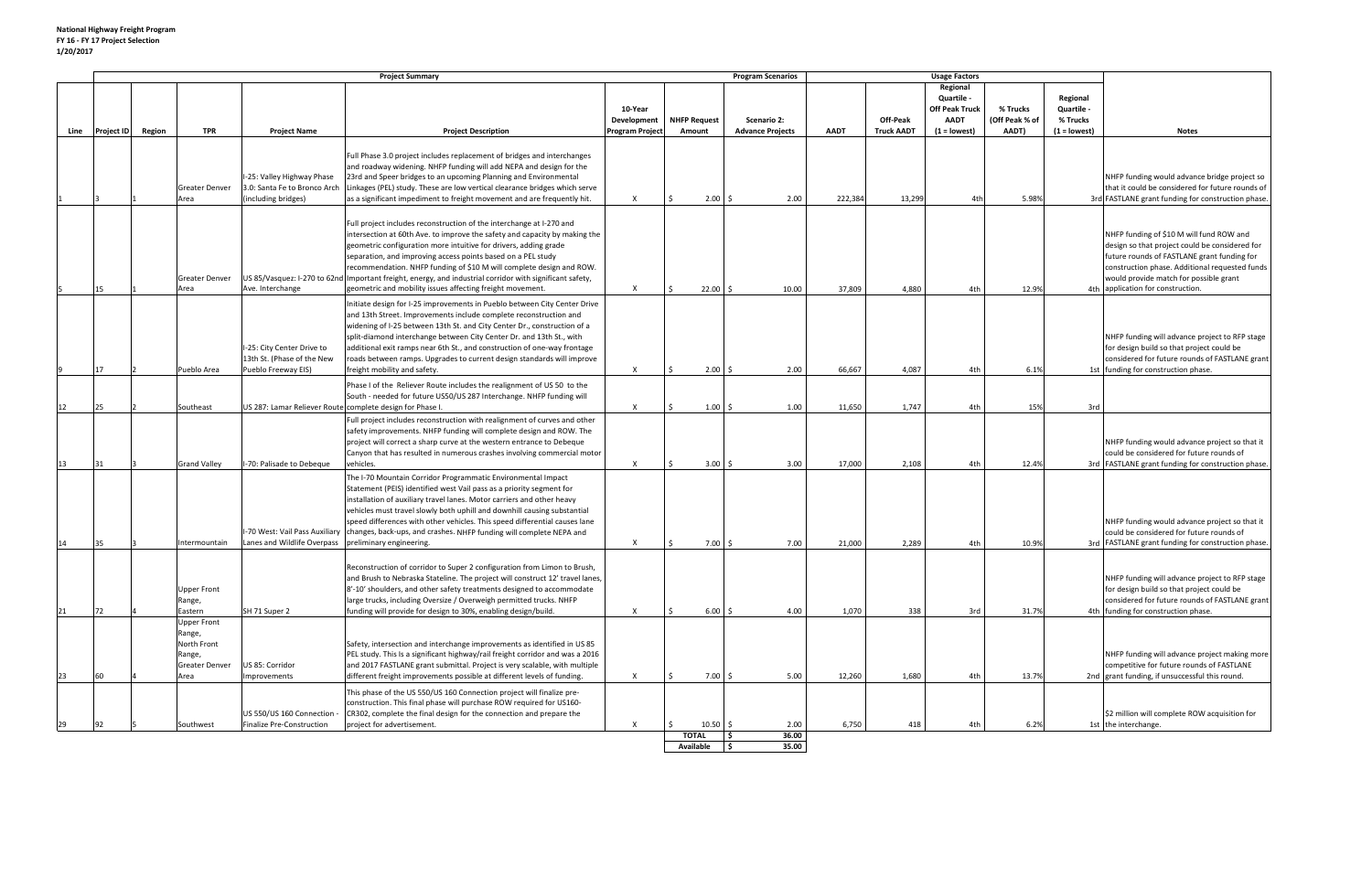|      |                   | <b>Project Summary</b> |                  |                                         |                                                                                                   |                        |                     |                    | <b>Program Scenarios</b>  |             |                   |                       |                |                |                                             |
|------|-------------------|------------------------|------------------|-----------------------------------------|---------------------------------------------------------------------------------------------------|------------------------|---------------------|--------------------|---------------------------|-------------|-------------------|-----------------------|----------------|----------------|---------------------------------------------|
|      |                   |                        |                  |                                         |                                                                                                   |                        |                     |                    |                           |             |                   | Regional              |                |                |                                             |
|      |                   |                        |                  |                                         |                                                                                                   |                        |                     |                    |                           |             |                   | Quartile -            |                | Regional       |                                             |
|      |                   |                        |                  |                                         |                                                                                                   | 10-Year                |                     |                    |                           |             |                   | <b>Off Peak Truck</b> | % Trucks       | Quartile -     |                                             |
|      |                   |                        |                  |                                         |                                                                                                   | Development            | <b>NHFP Request</b> |                    | Scenario 3:               |             | Off-Peak          | <b>AADT</b>           | (Off Peak % of | % Trucks       |                                             |
| Line | <b>Project ID</b> | Region                 | <b>TPR</b>       | <b>Project Name</b>                     | <b>Project Description</b>                                                                        | <b>Program Project</b> | Amount              |                    | <b>Statewide Programs</b> | <b>AADT</b> | <b>Truck AADT</b> | $(1 =$ lowest)        | AADT)          | $(1 = lowest)$ | <b>Notes</b>                                |
|      |                   |                        |                  |                                         |                                                                                                   |                        |                     |                    |                           |             |                   |                       |                |                |                                             |
|      |                   |                        |                  |                                         | NHFP Funding will establish up to four truck parking locations along I-70 in                      |                        |                     |                    |                           |             |                   |                       |                |                |                                             |
| 17   | 142               |                        | Region wide      | -70 Truck Parking                       | the vicinity of Glenwood Springs.                                                                 | $\mathsf{X}$           | 2.70                |                    | 2.70                      | N/A         | N/A               | N/A                   | N/A            | N/A            |                                             |
|      |                   |                        |                  |                                         | Expansion of truck parking at the Sleeping Ute (MP 46.5) and Shaw Creek                           |                        |                     |                    |                           |             |                   |                       |                |                |                                             |
|      |                   |                        |                  | Region 5 Rest Area                      | (MP 191.4) Rest Areas on US 160. This project will expand the Sleeping Ute                        |                        |                     |                    |                           |             |                   |                       |                |                |                                             |
|      |                   |                        | San Luis Valley, | <b>Improvements for Truck</b>           | truck parking from 2 to 6 spaces and expand the Shaw Creek truck parking                          |                        |                     |                    |                           |             |                   |                       |                |                |                                             |
| 27   | N/A               |                        | Southwest        | Parking.                                | from 4 to 10 spaces.                                                                              |                        |                     | $2.22 \,$ \$       | 2.22                      | 7,300/4,900 | 365/441           | 3rd/4th               | 6.3%/10.3%     | 1st/2nd        |                                             |
|      |                   |                        |                  |                                         |                                                                                                   |                        |                     |                    |                           |             |                   |                       |                |                |                                             |
|      |                   |                        |                  |                                         |                                                                                                   |                        |                     |                    |                           |             |                   |                       |                |                |                                             |
|      |                   |                        |                  |                                         | The Minor Freight Improvement Program would be used for small projects                            |                        |                     |                    |                           |             |                   |                       |                |                |                                             |
|      |                   |                        |                  |                                         | which could potentially have a large impact on the transportations system.                        |                        |                     |                    |                           |             |                   |                       |                |                |                                             |
|      |                   |                        |                  |                                         | Such items could be improved signage specific to commercial vehicles or                           |                        |                     |                    |                           |             |                   |                       |                |                |                                             |
|      |                   |                        |                  |                                         | minor infrastructure improvements. NHFP funds would be used to                                    |                        |                     |                    |                           |             |                   |                       |                |                |                                             |
|      |                   |                        |                  |                                         | establish a pool of funds that could be utilized for minor freight                                |                        |                     |                    |                           |             |                   |                       |                |                |                                             |
|      |                   |                        |                  | Minor Freight Improvement               | improvements as they come up. Criteria would be established for                                   |                        |                     |                    |                           |             |                   |                       |                |                |                                             |
| 31   | $S-07$            | Statewide              | Statewide        | Projects                                | evaluating and approving requests.                                                                | $\times$               |                     | $3.00 \, \text{S}$ | 3.00                      | N/A         | N/A               | N/A                   | N/A            | N/A            |                                             |
|      |                   |                        |                  |                                         |                                                                                                   |                        |                     |                    |                           |             |                   |                       |                |                |                                             |
|      |                   |                        |                  |                                         | A revolving loan program to service multimodal connections. This program                          |                        |                     |                    |                           |             |                   |                       |                |                |                                             |
|      |                   |                        |                  |                                         | could be used by local agencies, industry, railroads, or others to make                           |                        |                     |                    |                           |             |                   |                       |                |                |                                             |
|      |                   |                        |                  |                                         | capital improvements of a multimodal nature. Short term loans are issued                          |                        |                     |                    |                           |             |                   |                       |                |                |                                             |
|      |                   |                        |                  | <b>Multimodal Connection</b>            | at a low interest rate. Similar programs have been successful in other                            |                        |                     |                    |                           |             |                   |                       |                |                |                                             |
| 32   | $S-08$            | Statewide              | Statewide        | <b>Improvement Bank</b>                 | states, specifically focusing on rail projects.                                                   | $\mathsf{X}$           |                     | $1.50 \pm 5$       | 1.50                      | N/A         | N/A               | N/A                   | N/A            | N/A            |                                             |
|      |                   |                        |                  |                                         |                                                                                                   |                        |                     |                    |                           |             |                   |                       |                |                |                                             |
|      |                   |                        |                  |                                         | POE Mobile Sites are used by CSP-POE to temporary or random commercial                            |                        |                     |                    |                           |             |                   |                       |                |                |                                             |
|      |                   |                        |                  |                                         | vehicle inspections, or as pullout for emergency use or temporary truck                           |                        |                     |                    |                           |             |                   |                       |                |                |                                             |
|      |                   |                        |                  |                                         | parking. Currently, most of these site are nothing more than compact soil                         |                        |                     |                    |                           |             |                   |                       |                |                |                                             |
|      |                   |                        |                  | Port-of-Entry (POE) Mobile              | with little or no improvements. This project would improve sites by adding                        |                        |                     |                    |                           |             |                   |                       |                |                |                                             |
|      |                   |                        |                  |                                         | Site improvement / Highway a level pavement surface and/or barriers to separate the site from the |                        |                     |                    |                           |             |                   |                       |                |                |                                             |
| 33   | $S-09$            | Statewide              | Statewide        | Pullouts                                | highway.                                                                                          | $\mathsf{X}$           |                     | $2.80 \div$        | 2.80                      | N/A         | N/A               | N/A                   | N/A            | N/A            |                                             |
|      |                   |                        |                  |                                         |                                                                                                   |                        |                     |                    |                           |             |                   |                       |                |                |                                             |
|      |                   |                        |                  |                                         | Signal Prioritization systems on a freight heavy corridor can detect the                          |                        |                     |                    |                           |             |                   |                       |                |                |                                             |
|      |                   |                        |                  |                                         | movement of commercial vehicles through various types of technology.                              |                        |                     |                    |                           |             |                   |                       |                |                |                                             |
|      |                   |                        |                  |                                         | When a commercial vehicle is approaching a signalized intersection, thy                           |                        |                     |                    |                           |             |                   |                       |                |                |                                             |
|      |                   |                        |                  |                                         | system can extend the green light to prevent a rapid deceleration or the                          |                        |                     |                    |                           |             |                   |                       |                |                |                                             |
| 34   | $S-06$            | Statewide              | Statewide        | <b>Signal Prioritization</b>            | vehicle moving through a red light.                                                               | $\mathsf{X}$           | 2.00                |                    | 2.00                      | N/A         | N/A               | N/A                   | N/A            | N/A            |                                             |
|      |                   |                        |                  |                                         | TPIMS informs drivers of available parking either through in-dash                                 |                        |                     |                    |                           |             |                   |                       |                |                |                                             |
|      |                   |                        |                  |                                         | communications or on roadside signs. CDOT has already committed \$1 M                             |                        |                     |                    |                           |             |                   |                       |                |                |                                             |
|      |                   |                        |                  |                                         | to this project and will begin by connecting I-70 East to a TPIMS system in                       |                        |                     |                    |                           |             |                   |                       |                |                |                                             |
|      |                   |                        |                  |                                         | Kansas. NHFP funds will be used to as a match for a FASTLANE grant to                             |                        |                     |                    |                           |             |                   |                       |                |                | \$9 M would replace FASTLANE funds if grant |
|      |                   |                        |                  | <b>Truck Parking Information</b>        | implement the system statewide, or to begin the next phase if grant is                            |                        |                     |                    |                           |             |                   |                       |                |                | not awarded, or enable expanded deployment  |
| 35   | $S-02$            | Statewide              | Statewide        | Management System (TPIMS) unsuccessful. |                                                                                                   | X                      | 9.00                |                    | 9.00                      | N/A         | N/A               | N/A                   | N/A            |                | N/A if the grant is successful.             |
|      |                   |                        |                  |                                         | Implementation of findings of Truck Parking Study, including possible                             |                        |                     |                    |                           |             |                   |                       |                |                |                                             |
|      |                   |                        |                  |                                         |                                                                                                   |                        |                     |                    |                           |             |                   |                       |                |                |                                             |
|      | $S-10$            | Statewide Statewide    |                  | <b>Truck Parking</b>                    | improvements to existing facilities or development of new facilities.                             | X                      |                     | $5.00$ \$          | 5.00                      | N/A         | N/A               | N/A                   | N/A            | N/A            |                                             |
|      |                   |                        |                  |                                         |                                                                                                   |                        |                     |                    |                           |             |                   |                       |                |                |                                             |
|      |                   |                        |                  |                                         | Truck ramps currently have no dedicated source of funding for                                     |                        |                     |                    |                           |             |                   |                       |                |                |                                             |
|      |                   |                        |                  |                                         | maintenance. Over time, as the materials settle the ramps will become                             |                        |                     |                    |                           |             |                   |                       |                |                |                                             |
|      |                   |                        |                  |                                         | less and less affective in slowing a commercial vehicle. NHFP funds would                         |                        |                     |                    |                           |             |                   |                       |                |                |                                             |
|      | $S-04$            | Statewide              | Statewide        | <b>Truck Ramp Restoration</b>           |                                                                                                   | X                      |                     | $2.00\frac{1}{5}$  | 2.00                      | N/A         | N/A               | N/A                   | N/A            | N/A            |                                             |
| 37   |                   |                        |                  |                                         | be used for ongoing maintenance and improvements to truck ramps.                                  |                        |                     |                    |                           |             |                   |                       |                |                |                                             |
|      |                   |                        |                  | <b>Truck Ramp Technology</b>            | Implementation of newer truck arrestor technologies and speed warning                             |                        |                     |                    |                           |             |                   |                       |                |                |                                             |
| 38   | $S-05$            | Statewide              | Statewide        | Implementation                          | systems to reduce the need to use track ramps.                                                    | $\mathsf{X}$           |                     | $2.50 \div$        | 2.50                      | N/A         | N/A               | N/A                   | N/A            | N/A            |                                             |
|      |                   |                        |                  |                                         |                                                                                                   |                        |                     |                    |                           |             |                   |                       |                |                |                                             |
|      |                   |                        |                  |                                         | Improve identified Commercial Vehicle Crash Hotspots, using appropriate                           |                        |                     |                    |                           |             |                   |                       |                |                |                                             |
|      |                   |                        |                  |                                         | strategies unique to the location. Address other targeted truck safety                            |                        |                     |                    |                           |             |                   |                       |                |                |                                             |
| 39   | $S-03$            | Statewide Statewide    |                  | <b>Truck Safety</b>                     | issues, including less than 2' shoulders.                                                         | $\mathsf{X}$           |                     | 4.00 \$            | 4.00                      | N/A         | N/A               | N/A                   | N/A            | N/A            |                                             |
|      |                   |                        |                  |                                         |                                                                                                   |                        | <b>TOTAL</b>        | $\vert$ \$         | 36.72                     |             |                   |                       |                |                |                                             |

**Available \$ 35.00**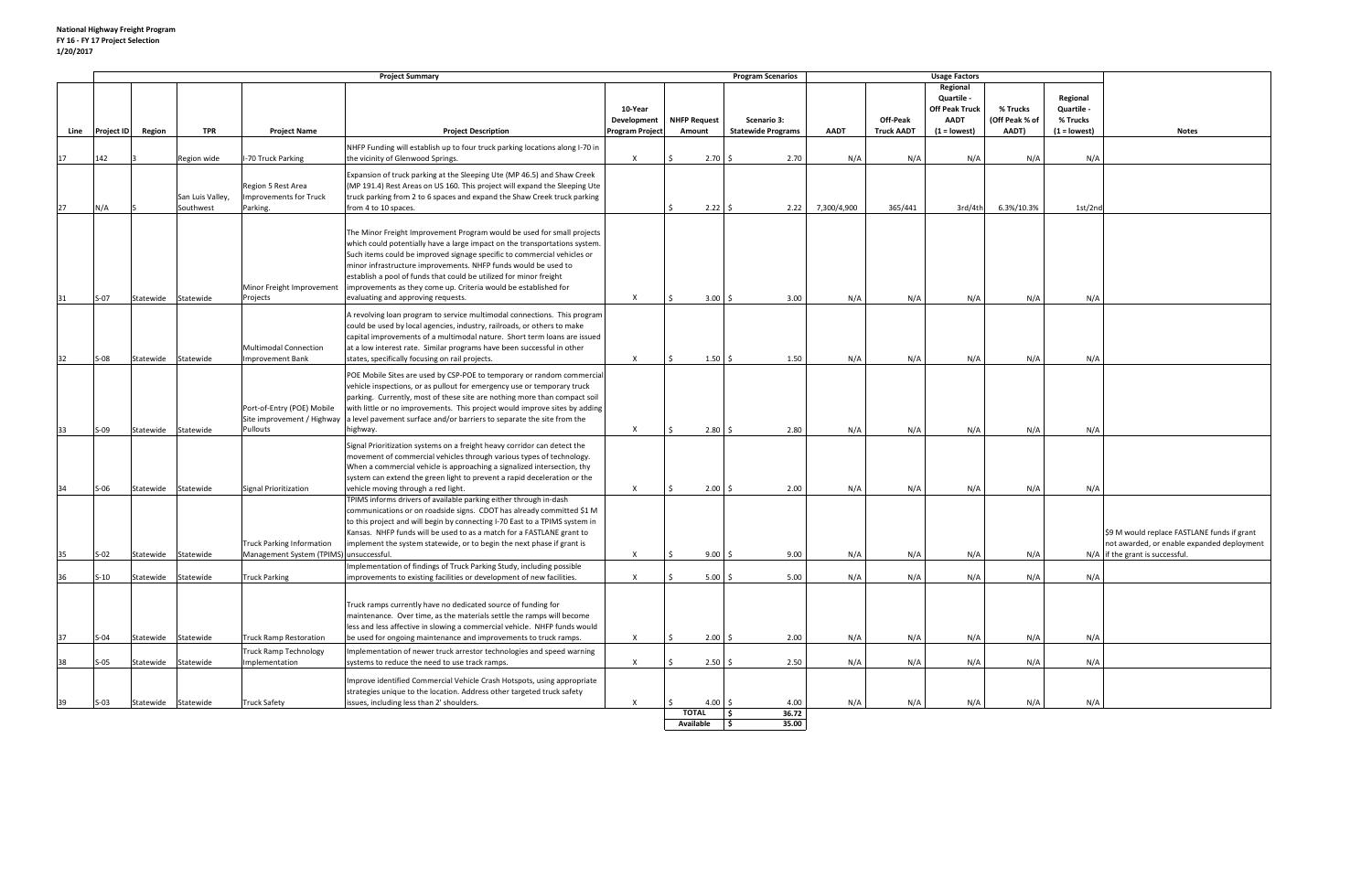|      |                   | <b>Project Summary</b> |                                                                         |                                                                                 |                                                                                                                                                                                                                                                                                                                                                                                                                                                                                                                                         |                           |                     | <b>Program Scenarios</b> |             |                               |                                                                         |                         |                            |                                                                                                                                                                                                                                                                        |
|------|-------------------|------------------------|-------------------------------------------------------------------------|---------------------------------------------------------------------------------|-----------------------------------------------------------------------------------------------------------------------------------------------------------------------------------------------------------------------------------------------------------------------------------------------------------------------------------------------------------------------------------------------------------------------------------------------------------------------------------------------------------------------------------------|---------------------------|---------------------|--------------------------|-------------|-------------------------------|-------------------------------------------------------------------------|-------------------------|----------------------------|------------------------------------------------------------------------------------------------------------------------------------------------------------------------------------------------------------------------------------------------------------------------|
|      |                   |                        |                                                                         |                                                                                 |                                                                                                                                                                                                                                                                                                                                                                                                                                                                                                                                         | 10-Year                   |                     |                          |             |                               | <b>Usage Factors</b><br>Regional<br>Quartile -<br><b>Off Peak Truck</b> | % Trucks                | Regional<br>Quartile -     |                                                                                                                                                                                                                                                                        |
|      | <b>Project ID</b> |                        |                                                                         |                                                                                 |                                                                                                                                                                                                                                                                                                                                                                                                                                                                                                                                         | Development               | <b>NHFP Request</b> | Scenario 4:<br>Hybrid    | <b>AADT</b> | Off-Peak<br><b>Truck AADT</b> | <b>AADT</b><br>$(1 =$ lowest)                                           | (Off Peak % of<br>AADT) | % Trucks<br>$(1 = lowest)$ |                                                                                                                                                                                                                                                                        |
| Line |                   | Region                 | <b>TPR</b>                                                              | <b>Project Name</b>                                                             | <b>Project Description</b>                                                                                                                                                                                                                                                                                                                                                                                                                                                                                                              | <b>Program Project</b>    | Amount              |                          |             |                               |                                                                         |                         |                            | <b>Notes</b>                                                                                                                                                                                                                                                           |
|      |                   |                        | <b>Greater Denver</b>                                                   | I-25: Valley Highway Phase<br>3.0: Santa Fe to Bronco Arch                      | Full Phase 3.0 project includes replacement of bridges and interchanges<br>and roadway widening. NHFP funding will add NEPA and design for the<br>23rd and Speer bridges to an upcoming Planning and Environmental<br>Linkages (PEL) study. These are low vertical clearance bridges which serve                                                                                                                                                                                                                                        |                           |                     |                          |             |                               |                                                                         |                         |                            | NHFP funding would advance bridge project so<br>that it could be considered for future rounds of                                                                                                                                                                       |
|      |                   |                        | Area                                                                    | (including bridges)                                                             | as a significant impediment to freight movement and are frequently hit.                                                                                                                                                                                                                                                                                                                                                                                                                                                                 | X                         | $2.00 \, \text{S}$  | 2.00                     | 222,384     | 13,299 4th                    |                                                                         | 5.98% 3rd               |                            | FASTLANE grant funding for construction phase.                                                                                                                                                                                                                         |
|      | 15                |                        | <b>Greater Denver</b><br>Area                                           | Ave. Interchange                                                                | Full project includes reconstruction of the interchange at I-270 and<br>intersection at 60th Ave. to improve the safety and capacity by making the<br>geometric configuration more intuitive for drivers, adding grade<br>separation, and improving access points based on a PEL study<br>recommendation. NHFP funding of \$10 M will complete design and ROW.<br>US 85/Vasquez: I-270 to 62nd Important freight, energy, and industrial corridor with significant safety,<br>geometric and mobility issues affecting freight movement. | $\boldsymbol{\mathsf{x}}$ | $22.00$ \$          | 10.00                    | 37,809      | 4,880 4th                     |                                                                         | 12.9% 4th               |                            | NHFP funding of \$10 M will fund ROW and<br>design so that project could be considered for<br>future rounds of FASTLANE grant funding for<br>construction phase. Additional requested funds<br>would provide match for possible grant<br>application for construction. |
|      |                   |                        |                                                                         |                                                                                 |                                                                                                                                                                                                                                                                                                                                                                                                                                                                                                                                         |                           |                     |                          |             |                               |                                                                         |                         |                            |                                                                                                                                                                                                                                                                        |
|      | 17                |                        | Pueblo Area                                                             | I-25: City Center Drive to<br>13th St. (Phase of the New<br>Pueblo Freeway EIS) | Initiate design for I-25 improvements in Pueblo between City Center Drive<br>and 13th Street. Improvements include complete reconstruction and<br>widening of I-25 between 13th St. and City Center Dr., construction of a<br>split-diamond interchange between City Center Dr. and 13th St., with<br>additional exit ramps near 6th St., and construction of one-way frontage<br>roads between ramps. Upgrades to current design standards will improve<br>freight mobility and safety.                                                | X                         | 2.00<br>I S.        | 2.00                     | 66,667      | 4,087                         | 4th                                                                     | 6.1% 1st                |                            | NHFP funding will advance project to RFP stage<br>for design build so that project could be<br>considered for future rounds of FASTLANE grant<br>funding for construction phase.                                                                                       |
| 14   | 35                |                        | Intermountain                                                           | Lanes and Wildlife Overpass                                                     | The I-70 Mountain Corridor Programmatic Environmental Impact<br>Statement (PEIS) identified west Vail pass as a priority segment for<br>installation of auxiliary travel lanes. Motor carriers and other heavy<br>vehicles must travel slowly both uphill and downhill causing substantial<br>speed differences with other vehicles. This speed differential causes lane<br>I-70 West: Vail Pass Auxiliary  changes, back-ups, and crashes. NHFP funding will complete NEPA and<br>preliminary engineering.                             | X                         | $7.00$ \$           | 7.00                     | 21,000      | 2,289 4th                     |                                                                         | 10.9% 3rd               |                            | NHFP funding would advance project so that it<br>could be considered for future rounds of<br>FASTLANE grant funding for construction phase.                                                                                                                            |
| 16   | 43                |                        |                                                                         | Gunnison Valley US 50: Little Blue Canyon                                       | NHFP funding will complete a funding package for the project, which will<br>reconstruct and widen US 50 to improved geometric design standards and<br>improve safety, drainage and access in this corridor. The project includes<br>the addition of passing lanes, shoulders, and mitigation of a land-slide<br>within the project limits.                                                                                                                                                                                              | $\mathsf{x}$              | $4.00\frac{1}{5}$   | 4.00                     | 2,600       |                               | 312 3rd                                                                 | 12.0% 3rd               |                            |                                                                                                                                                                                                                                                                        |
|      |                   |                        |                                                                         |                                                                                 |                                                                                                                                                                                                                                                                                                                                                                                                                                                                                                                                         |                           |                     |                          |             |                               |                                                                         |                         |                            |                                                                                                                                                                                                                                                                        |
| 17   | 142               |                        | Region wide                                                             | I-70 Truck Parking                                                              | NHFP Funding will establish up to four truck parking locations along I-70 in<br>the vicinity of Glenwood Springs.                                                                                                                                                                                                                                                                                                                                                                                                                       | $\boldsymbol{\mathsf{x}}$ | $2.70 \, \text{S}$  | 2.70                     | N/A         | N/A                           | N/A                                                                     | N/A                     | N/A                        |                                                                                                                                                                                                                                                                        |
| 20   | 148               |                        | Eastern                                                                 | SH 14: Sterling "S" Curve                                                       | NHFP funds will complete funding package for project, which will re-align<br>SH14 to an "S" curve alignment in order to connect to I-76 while<br>eliminating 90 degree turns which are difficult for large trucks to navigate.<br>SH 14 provides a connection between I-76 and I-25 and serves as an<br>alternative to commercial motor vehicles wanting to bypass the metro<br>area.                                                                                                                                                   | $\boldsymbol{\mathsf{x}}$ | $9.50 \; \simeq$    | 7.50                     | 6,240       |                               | 356 3rd                                                                 | 5.7% 1st                |                            |                                                                                                                                                                                                                                                                        |
|      |                   |                        | <b>Upper Front</b><br>Range,<br>North Front<br>Range,<br>Greater Denver | US 85: Corridor                                                                 | Safety, intersection and interchange improvements as identified in US 85<br>PEL study. This Is a significant highway/rail freight corridor and was a 2016<br>and 2017 FASTLANE grant submittal. Project is very scalable, with multiple                                                                                                                                                                                                                                                                                                 |                           |                     |                          |             |                               |                                                                         |                         |                            | NHFP funding will advance project making more<br>competitive for future rounds of FASTLANE                                                                                                                                                                             |
| 23   | 60                |                        | Area                                                                    | Improvements                                                                    | different freight improvements possible at different levels of funding.                                                                                                                                                                                                                                                                                                                                                                                                                                                                 | $\boldsymbol{\mathsf{x}}$ | $7.00 \&$           | 5.00                     | 12,260      | 1,680 4th                     |                                                                         | 13.7% 2nd               |                            | grant funding, if unsuccessful this round.                                                                                                                                                                                                                             |
| 26   | N/A               |                        | San Luis Valley                                                         | US 160 Wolf Creek, Road<br><b>Safety Audit</b>                                  | Implementation of safety measures recommended by FHWA as part of the<br>US 160 Wolf Creek Pass Road Safety Audit. Project improvements include<br>improving the roads curvature, rumble strips, addition of crash barrier,<br>widen shoulders in pull-out locations, informational signing, highway re-<br>striping, and VMS specifically targeting freight traffic to improve safety.                                                                                                                                                  |                           | $1.60 \pm 5$        | 1.60                     | 3,400       | 354 3rd                       |                                                                         | 10.4% 2nd               |                            |                                                                                                                                                                                                                                                                        |
| 30   | N/A               |                        | Region wide                                                             | Region 5 Mountain Pass<br><b>Critical Safety Needs</b>                          | Lengthening and widening of chain up stations to improve capacity and<br>add a safety buffer between live traffic. Overhead LED lighting will be<br>added to both sides of each truck chain up station. Sub-standard road<br>closure gates will be replaced with gates that meet federal standards.                                                                                                                                                                                                                                     |                           | $2.55$ \$           |                          | 2.55 N/A    | N/A                           | N/A                                                                     | N/A                     | N/A                        |                                                                                                                                                                                                                                                                        |